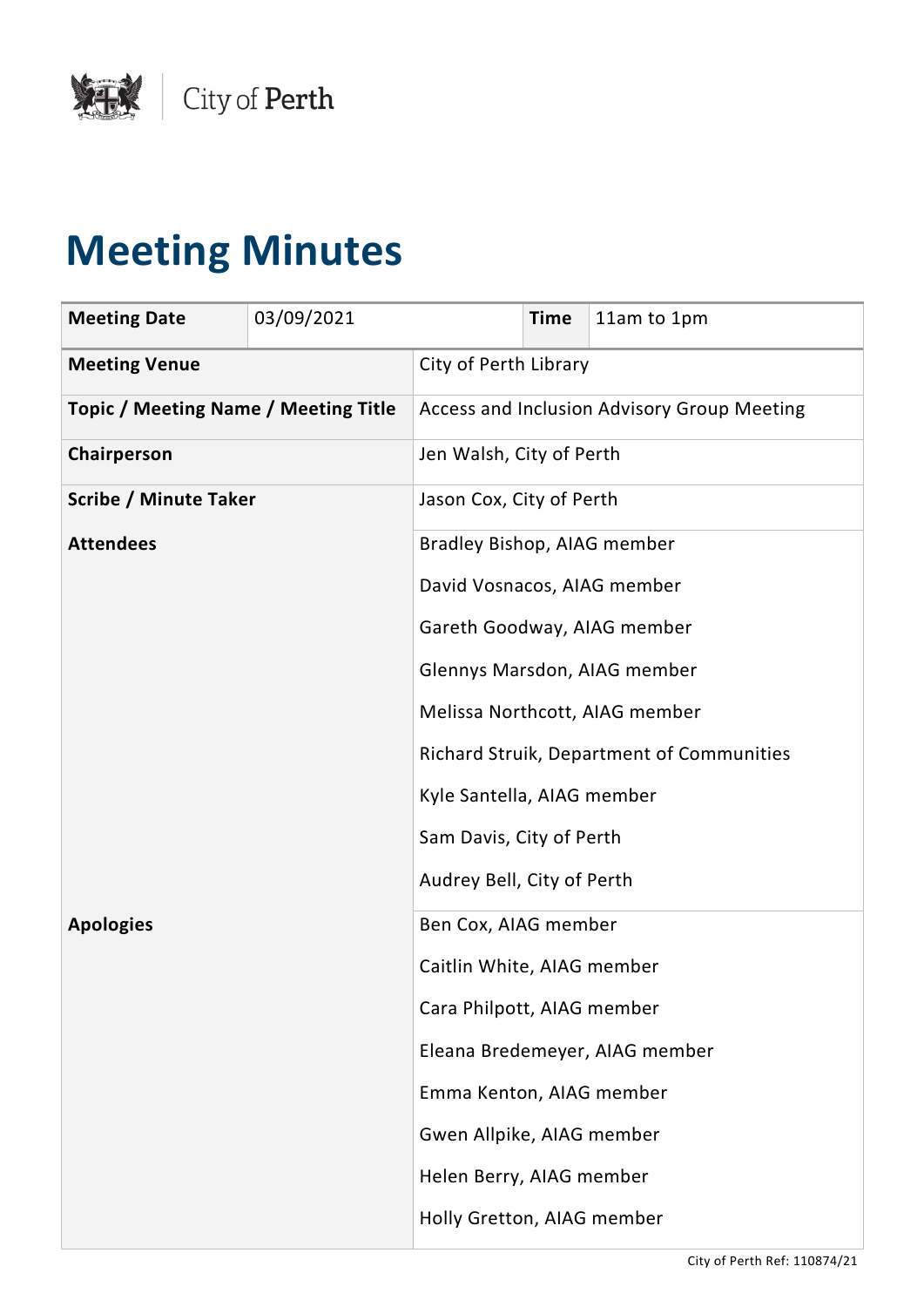| Stuart Jenkinson, AIAG member | Nobuo Hara, AIAG member |
|-------------------------------|-------------------------|
|                               |                         |

# **Agenda Items**

| 1. | <b>Welcome, Acknowledgement to Country</b>                                                                                                         | 11.00 |
|----|----------------------------------------------------------------------------------------------------------------------------------------------------|-------|
|    | The City welcomed all members to the September AIAG meeting.                                                                                       |       |
|    | The City carried out an Acknowledgement to Country.                                                                                                |       |
|    | The City introduced guests to the meeting. Each member introduced                                                                                  |       |
|    | themselves via a roundtable introduction.                                                                                                          |       |
| 2. | Follow up of actions from May meeting                                                                                                              | 11.05 |
|    | Actions arising, and associated updates were discussed.                                                                                            |       |
|    | Actions discussed included:                                                                                                                        |       |
|    | East End Revitalisation - Road Safety Audit.<br>$\bullet$                                                                                          |       |
|    | Please refer to Action List (Attachment 1 - CM 94022/20)                                                                                           |       |
| 3. | <b>Agenda Items for Discussion</b>                                                                                                                 | 11.15 |
|    | 3.1 Meet and Greet                                                                                                                                 |       |
|    | City of Perth Representatives                                                                                                                      |       |
|    | Agenda item 3.1 was carried out as part of Agenda item 1 Roundtable<br>introductions.                                                              |       |
|    | The Acting Alliance Manager Community Services and Acting Coordinator                                                                              |       |
|    | Community Development both introduced themselves and provide an<br>overview of their work background.                                              |       |
|    | 3.2 Equal Employment Opportunity (EEO) Management Plan                                                                                             | 11.20 |
|    |                                                                                                                                                    |       |
|    | City of Perth Representative                                                                                                                       |       |
|    | City advised AIAG Members that the new EEO Management Plan is                                                                                      |       |
|    | currently being developed and the City will be consulting with the AIAG in<br>due course. A human resource representative will attend the November |       |
|    | member.                                                                                                                                            |       |
|    | <b>3.3 Common Ground Model</b>                                                                                                                     | 11.30 |
|    | Monica Sharma, Department of Communities                                                                                                           |       |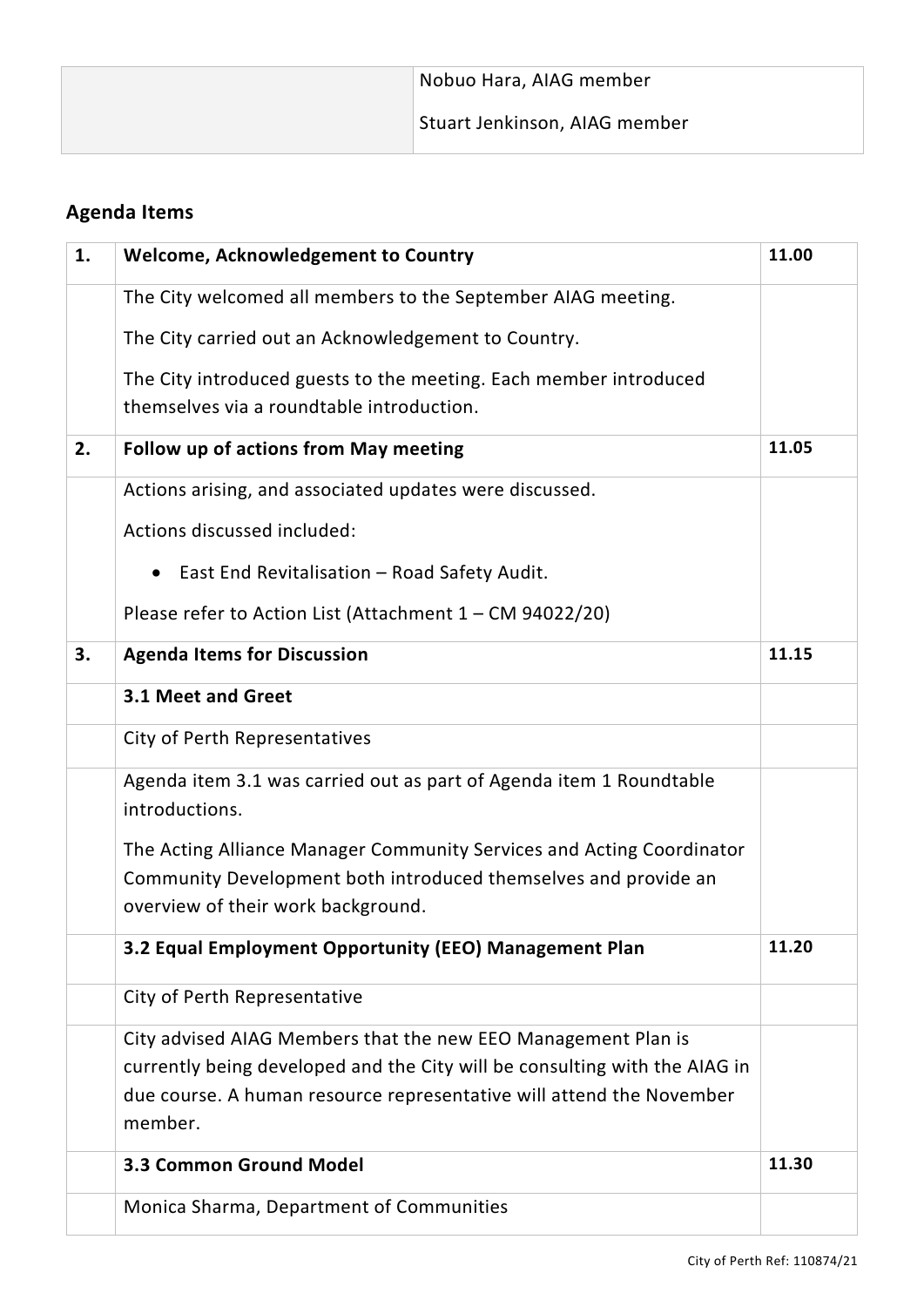|    | The Department of Communities delivered a PowerPoint presentation on<br>the proposed Common Ground initiative.                                                                                                                                  |       |
|----|-------------------------------------------------------------------------------------------------------------------------------------------------------------------------------------------------------------------------------------------------|-------|
|    | The Common Ground originated in New York more than 20 years ago,<br>Common Ground is a model of permanent, supportive housing in a<br>purpose-built facility for adults who have experienced chronic<br>homelessness or are low income earners. |       |
|    | The model which has been successfully adopted in other Australian cities,<br>is based on the 'housing first' approach, where people are placed in<br>housing as a first priority and provided with wrap around supports.                        |       |
|    | WA's first Common Ground facility will be in East Perth, on the corner of<br>Hill and Wellington Street and will comprise 112 self-contained<br>apartments along with communal areas, onsite support services and<br>commercial space.          |       |
| 4. | Lunch                                                                                                                                                                                                                                           | 12.00 |
|    |                                                                                                                                                                                                                                                 |       |
| 5. | <b>Agenda Items for Discussion (continued)</b>                                                                                                                                                                                                  |       |
|    | <b>5.1 Christmas Events and Activations</b>                                                                                                                                                                                                     | 12.05 |
|    | City of Perth Representative                                                                                                                                                                                                                    |       |
|    | A City representative, provided an update on upcoming events at the<br>City:                                                                                                                                                                    |       |
|    | Introducing the following action from the City's DAIP and would like AIAG<br>input:                                                                                                                                                             |       |
|    | Include Seeing Eye Dog toileting areas at City facilitated events                                                                                                                                                                               |       |
|    | Seeing Eye Dog toilet areas implemented and communicated<br>$\circ$<br>according to AIAG recommendations.                                                                                                                                       |       |
|    | Identify locations at events and site plans for Seeing Eye Dog<br>$\circ$<br>toilet areas.                                                                                                                                                      |       |
|    | $\circ$ Advertise these locations to the community and include Way<br>Finding Signage.                                                                                                                                                          |       |
|    | The City sought advice from the AIAG:                                                                                                                                                                                                           |       |
|    |                                                                                                                                                                                                                                                 |       |
|    | What is required for a seeing eye dog toileting area? Is it just a                                                                                                                                                                              |       |
|    | grassed area? Are poo bags required? Do we need to delineate it or                                                                                                                                                                              |       |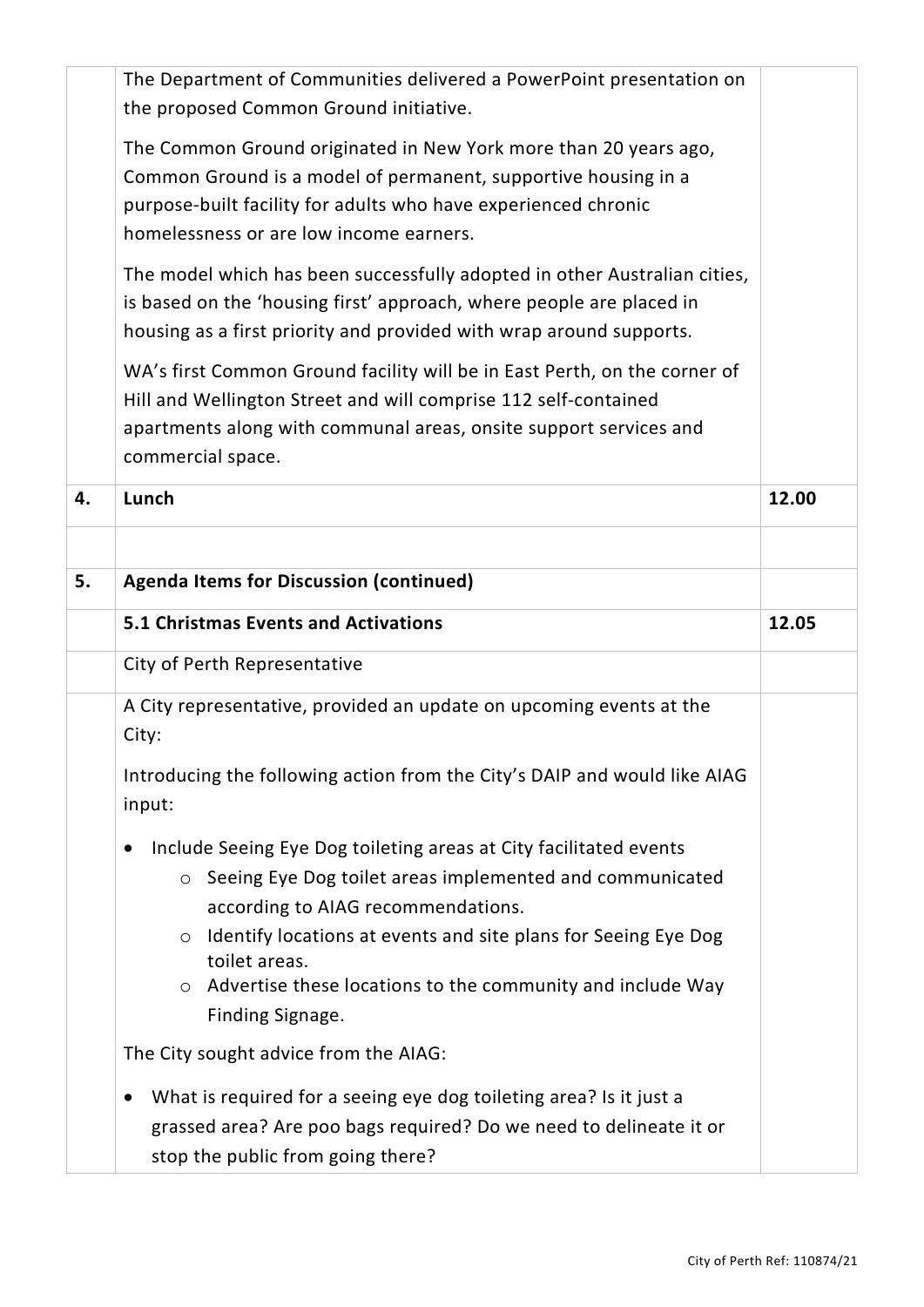| We can include on event maps, if all the event is grassed (e.g.                       |  |
|---------------------------------------------------------------------------------------|--|
| Wellington Square launch or Skyworks foreshore) is this still required,               |  |
| and if so, how to we determine a space?                                               |  |
| Is wayfinding signage helpful for carers or people accompanying the                   |  |
| person with a seeing eye dog?                                                         |  |
| <b>Responses from AIAG:</b>                                                           |  |
| Change wording - 'Assistance Animals Relief Area'.                                    |  |
| Create a cordoned off relief area and ensure accessibility to this area.<br>$\bullet$ |  |
| Provide a clear receptacle for dog waste and a supply of bags.<br>$\bullet$           |  |
| Provide hand santizer.<br>$\bullet$                                                   |  |
| AIAG member advised Erica to refer to Perth Airport for relief area<br>$\bullet$      |  |
| examples.                                                                             |  |
| Ensure relief area is flat.<br>$\bullet$                                              |  |
| Ensure area is quiet/private<br>$\bullet$                                             |  |
| Ensure full wheelchair accessibility<br>$\bullet$                                     |  |
| Signage to ensure only Assistance Animals using designated area                       |  |
| <b>Brail</b><br>$\circ$                                                               |  |
| $\circ$ Accessible signage                                                            |  |
| <b>Christmas Lights Trail</b>                                                         |  |
|                                                                                       |  |
| 19 November to 2 January, 6pm to 3am<br>$\bullet$                                     |  |
| We are engaging an Access Consultant for Christmas Lights Trail, New                  |  |
| Year's Eve and Skyworks events.                                                       |  |
| Christmas installations (mostly new) and projections on St George's                   |  |
| Cathedral return                                                                      |  |
| $\circ$ 31+ static/viewable with some non-essential musical                           |  |
| components                                                                            |  |
| Only one that includes a step which is not wheelchair accessible<br>$\circ$           |  |
| at this stage                                                                         |  |
| o All venues are accessible for wheelchairs, prams etc                                |  |
| Located on hardstand, do not interrupt tactile pavers with min.<br>$\circ$            |  |
| 1.5m pathway width maintained; cabling mostly overhead,                               |  |
| cable trays out of avoid pedestrian walkways                                          |  |
| Start/finish located near parking or public transport hubs<br>$\circ$                 |  |
| Map: online map uses GPS coordinates; online accessible map<br>$\circ$                |  |
| (indicates safe crossings, rest spots, drinking water, toilets,                       |  |
| ACROD parking + new dog toileting areas)                                              |  |

6pm to 8pm.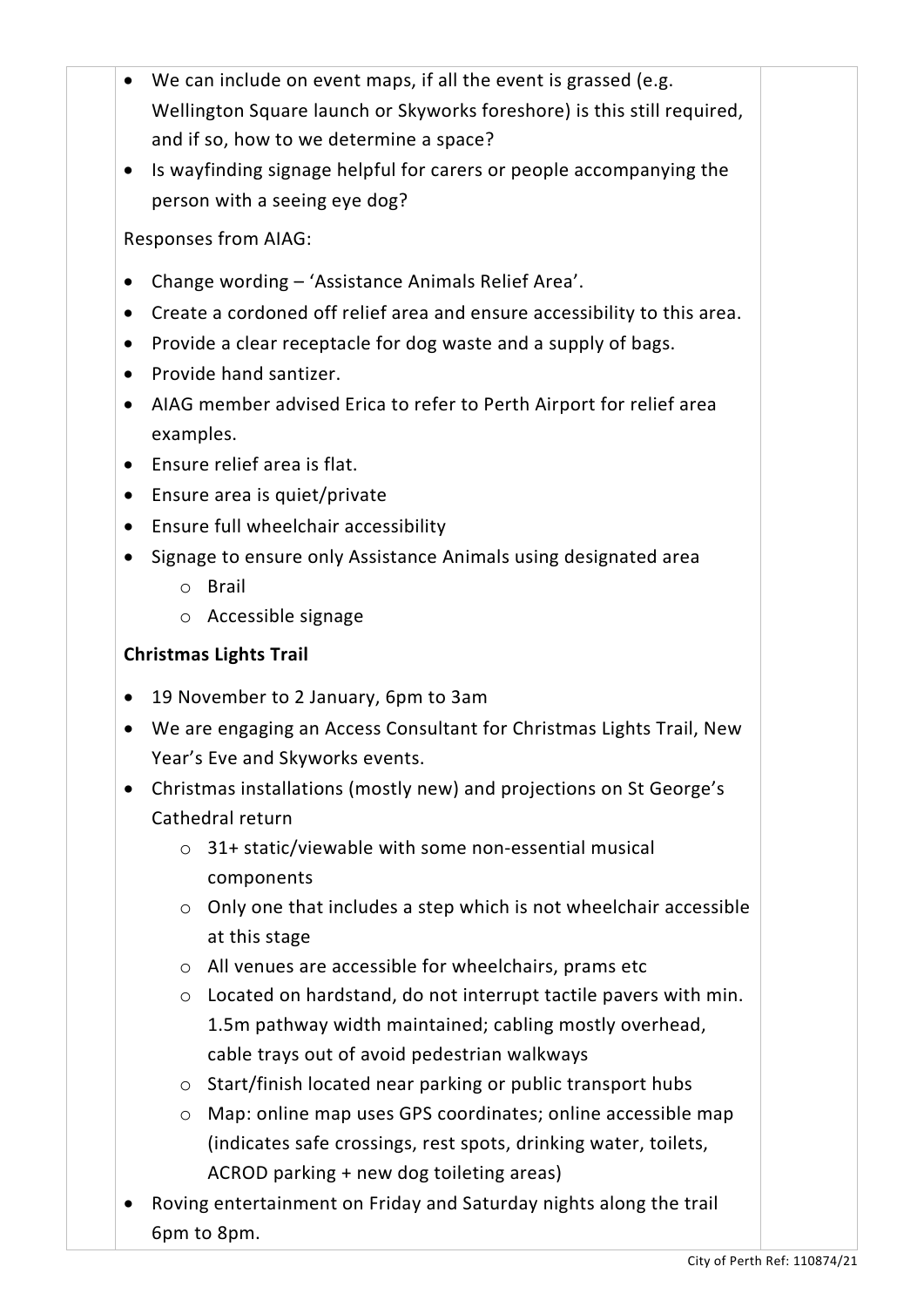- Centralising trails to CBD and Northbridge only.
- Access consultant to be engaged to provide an accessibility review once installations are installed to provide advice for future years.
- Glennys commented that the street lighting on Adelaide Terrace is very dark
	- o The City advised that new poles are being installed by Western Power for additional lighting.
	- o The City advised that tree lighting initiative being explored by CoP also.
- Bradley, asked if an App could be used for the lights trail
	- o The City advised that team is investigating options for website being more interactive while on trail
	- o The City advised that access consultants will be carrying out a desktop audit and also reviewing when lights trail is in operation.

**ACTION: Investigate possibility of promoting an audio descriptive tour for one of the evenings of the light tour.**

**ACTION: Send through QR codes.**

**ACTION: Vision of lights tour to be sent to the City for promoting on Fairlanes website to promote to East Perth.**

#### **Twilight Hawkers Market**

- 19 November to 25 March.
- Forrest Place, approximately 30 35 stalls.
- Live entertainment.
- Similar to previous seasons; access into Forrest Place maintained at ramp entrances, temporary accessible toilet available.
- Education to food vendors around their menu signage including font used, the size and use of images as well as awareness for assisting with orders where needed.
- AIAG member, David, commented if a particular food truck has their menu online, please ensure that it is a fully accessible menu.
- AIAG member, Glennys, asked if there is any signage surrounding the demolition site of Boccelli's?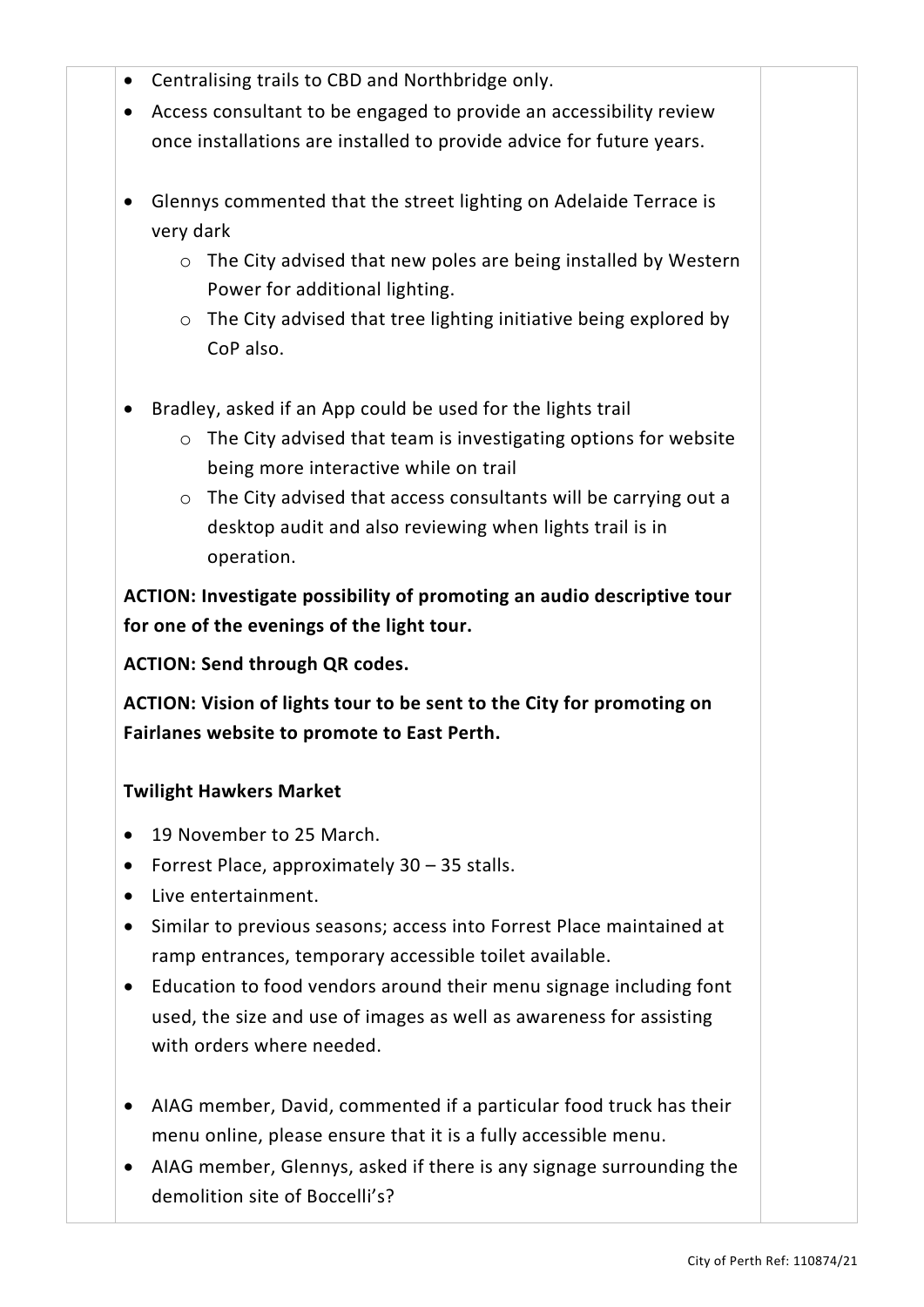### **ACTION: Investigate signage around Boccelli's.**

## **Australia Day**

- Skyworks returns on 26 January: Birak Concert, Langley Park entertainment (exploring a mix of paid and free options), Air Show and fireworks.
- A festival will run from Sat 22 to Wed 26 January encompassing other events taking place.
- The City will also organise a community event in each of the six neighbourhoods, similar to this year's Australia Day Festival
	- o Community Concerts likely in Claisebrook, Crawley-Nedlands, Big BBQ in West Perth, Cultural Concert in Northbridge, TBC for CBD and East Perth.
- Access consultant to be engaged to develop the DAIP for event.
- Previous Skyworks considerations include:
	- o Accessibility Guide and Sensory Guide developed to be made available on our website.
	- o Auslan interpreters and Audio Describers available for Birak Concert and fireworks.
	- o Accessible viewing areas for Birak Concert and fireworks.
	- o Matting in some key locations on grass.
	- o ACROD Parking in Plain St Car Park.
	- o Accessible entertainment options located near the ACROD Parking with matting, food trucks and toilets.
	- o Temporary ramps to cross over from Langley Park to the foreshore across Riverside Drive curbs at multiple locations and also in Terrace Road Car Park with fencing removed.
	- o Accessible shuttle via an 8-seater golf cart to take people down the 1km length of Langley Park:
		- No wheel-chair accessible option has been found with the hospitals not able to lend theirs due to insurance
		- The City asked group if anyone has a contact for a suitable cart type vehicle that is wheelchair accessible?
	- o Accessible toilets, baby change facilities and parent rooms made available.

#### **Olympics and Paralympics Welcome Home event**

- Wednesday 27 October, Forrest Place, lunchtime.
- Japanese performances on stage.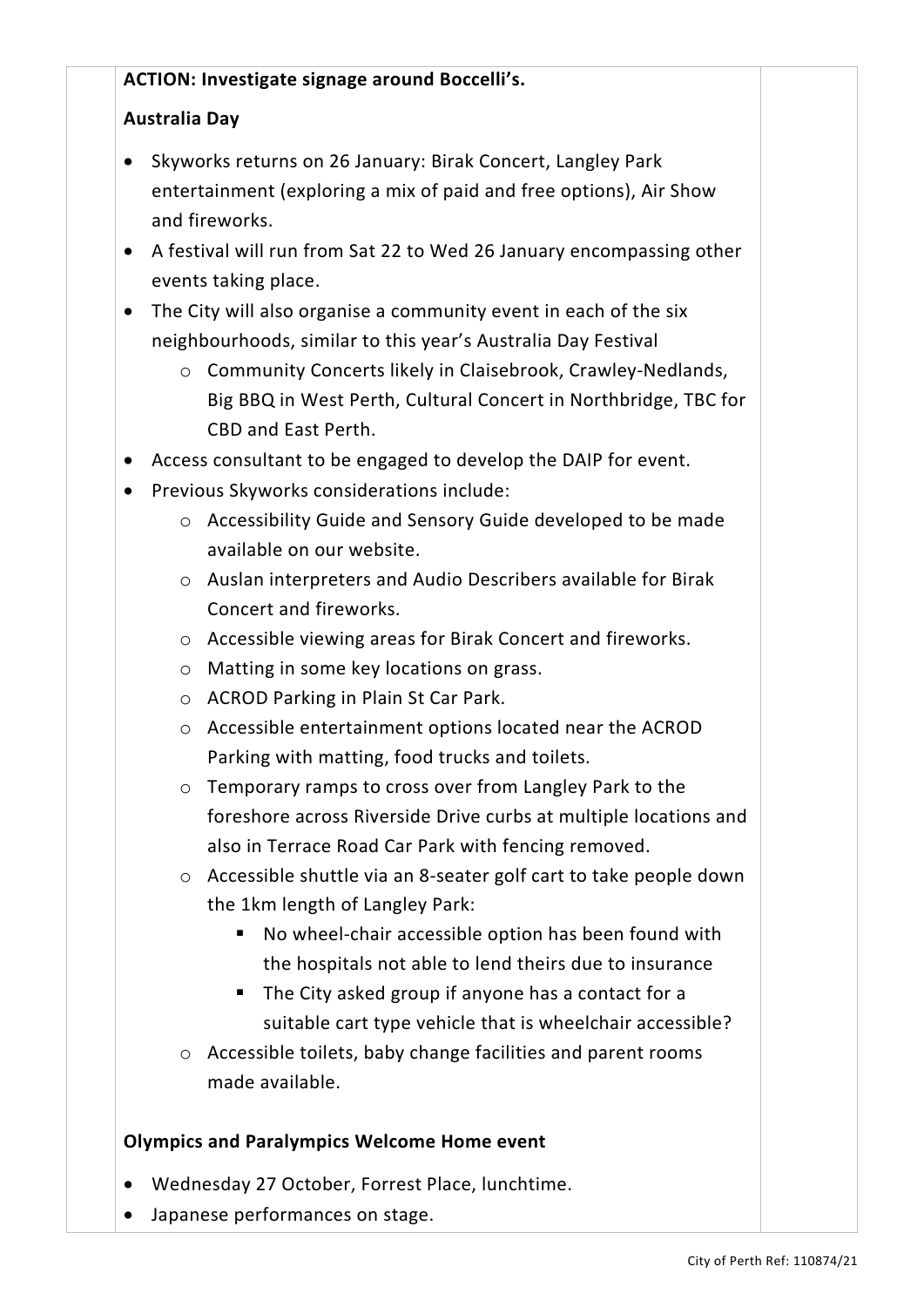| Premier and Lord Mayor speeches.<br>$\bullet$                                      |       |
|------------------------------------------------------------------------------------|-------|
| 40 -50 athletes expected $-$ Q&A and autograph signing.<br>$\bullet$               |       |
| Auslan interpreter and audio describer will be booked.<br>$\bullet$                |       |
| Accessible viewing area available.<br>$\bullet$                                    |       |
|                                                                                    |       |
| <b>ACTION: Glennys to provide Japanese drumming group contact details</b>          |       |
| to Erica.                                                                          |       |
| ACTION: Investigate handrails for existing ramp at Forrest Place – are             |       |
| they required? David, suggested that if the gradient is not too steep,             |       |
| then it is not required, which is perhaps the case?                                |       |
| <b>AFL Grand Final celebrations</b>                                                |       |
| Not yet confirmed what the City will be doing to leverage and support<br>$\bullet$ |       |
| the AFL Grand Final celebrations.                                                  |       |
| Very short notice - likely weekend of grand final events e.g. live sites.          |       |
| Will try out best to consider accessibility and inclusion in planning.             |       |
|                                                                                    | 12.25 |
| 5.2 Disability Services Update - Process for Reviewing DAIPs                       |       |
| Richard Struik - Department of Communities                                         |       |
| Agenda item 5.2 was postponed to next AIAG Meeting, due to time                    |       |
| constraints.                                                                       |       |
| 5.2 International Day of People with Disability                                    | 12.35 |
| City of Perth Representative                                                       |       |
| The City advised that the CEO approved the proposal to host a                      |       |
| Community Sports Day at Wellington Square in recognition of                        |       |
| International Day of People with Disability.                                       |       |
| The City asked AIAG members for expression of interest to be involved in           |       |
| the planning/working group for the Law Enforcement Torch Run. The                  |       |
| following AIAG members expressed their interest: Bradley, Kyle and                 |       |
| Glennys.                                                                           |       |
| <b>ACTION: Glennys to provide contact details for WA Tandem Cycling</b>            |       |
| <b>Advisory Council.</b>                                                           |       |
| <b>ACTION: Glennys to contact MSWA (The Multiple Sclerosis Society of</b>          |       |
| Western Australia).                                                                |       |
|                                                                                    |       |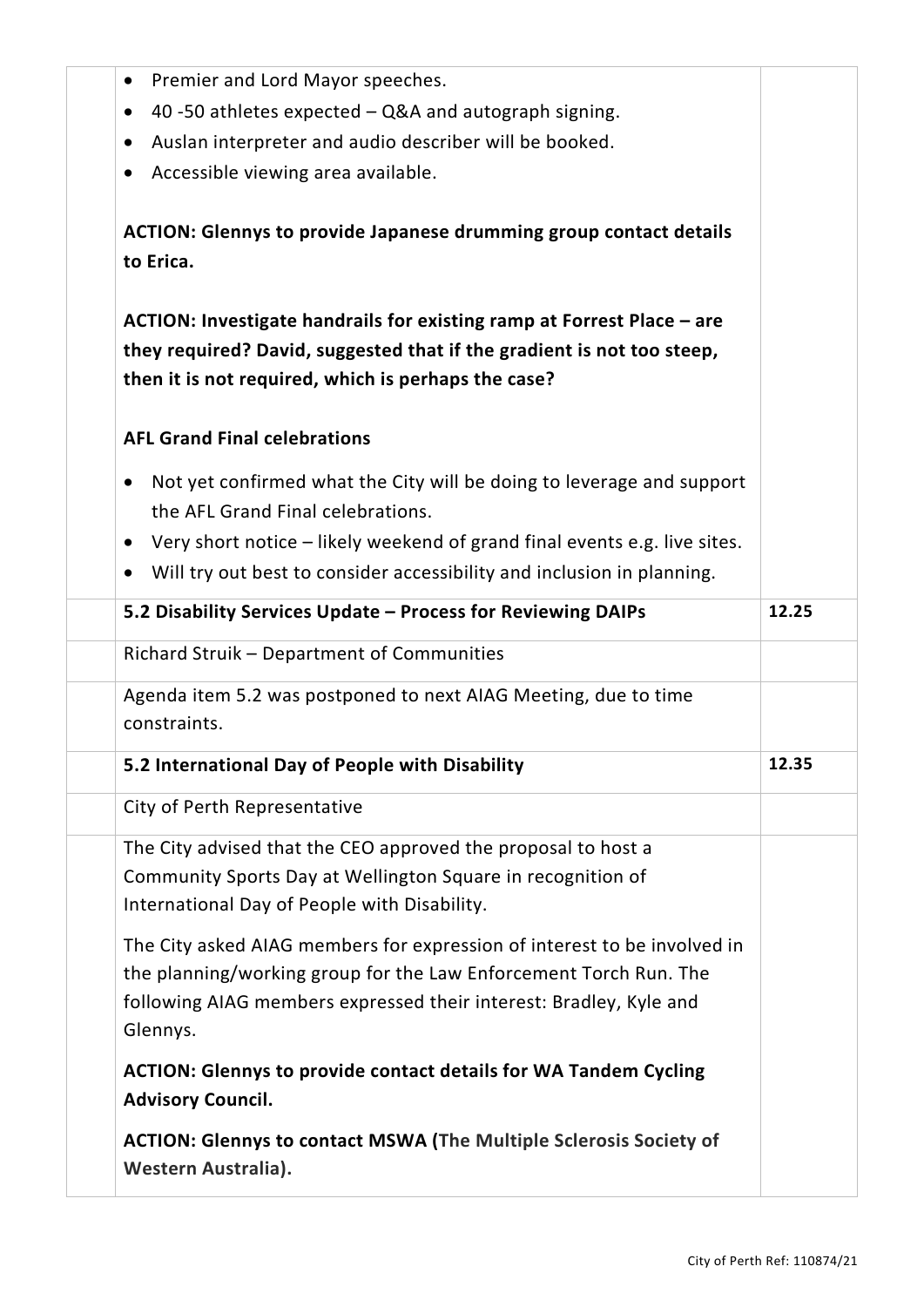|    | <b>ACTION: Gareth to share contact details for Cruz Hogan from Special</b><br><b>Olympics WA.</b>                                                                                                                                                                                                                                                                                                                                                                                                                                                                                                                                                                                                                                                                                                             |       |
|----|---------------------------------------------------------------------------------------------------------------------------------------------------------------------------------------------------------------------------------------------------------------------------------------------------------------------------------------------------------------------------------------------------------------------------------------------------------------------------------------------------------------------------------------------------------------------------------------------------------------------------------------------------------------------------------------------------------------------------------------------------------------------------------------------------------------|-------|
|    | <b>ACTION: David to contact Goalball WA.</b>                                                                                                                                                                                                                                                                                                                                                                                                                                                                                                                                                                                                                                                                                                                                                                  |       |
|    | 5.3 Bindi Maps                                                                                                                                                                                                                                                                                                                                                                                                                                                                                                                                                                                                                                                                                                                                                                                                | 12.50 |
|    | David Vosnacos, VisAbility                                                                                                                                                                                                                                                                                                                                                                                                                                                                                                                                                                                                                                                                                                                                                                                    |       |
|    | David from VisAbility presented to the AIAG on BindiMaps. BindiMaps is<br>an indoor navigation system for navigating unfamiliar indoor spaces but<br>can be expanded to outdoors as well. It requires two components: use of<br>an app (Android and iOS) and mapping of a location. Currently there is<br>only one installation in Perth at KPMG over 3 floors. The system is widely<br>used in the Eastern States in Shopping Centers. Can be used by voice,<br>text or by following an interactive map in the app. The app itself is free $-$<br>the organisation being mapped has an initial installation cost based on<br>size and number of beacons and an ongoing service agreement.<br>VisAbility is in discussions with BindiMaps to get a demonstration site<br>installed at our Victoria Park site. |       |
|    | City to conduct a trial walk through of the BindiMap in due course (when<br>ready).                                                                                                                                                                                                                                                                                                                                                                                                                                                                                                                                                                                                                                                                                                                           |       |
|    | 5.4 DAIP 2021 - 2025 and Equity Diversity and Inclusion Framework                                                                                                                                                                                                                                                                                                                                                                                                                                                                                                                                                                                                                                                                                                                                             |       |
|    | City of Perth Representative                                                                                                                                                                                                                                                                                                                                                                                                                                                                                                                                                                                                                                                                                                                                                                                  |       |
|    | The City thanked all AIAG members for their contribution in assisting the<br>City develop the new Disability Access and Inclusion Plan (DAIP) and<br>Equity Diversity and Inclusion (EDI) Framework.<br>The City provided all members with a copy of the DAIP and EDI<br>Framework.                                                                                                                                                                                                                                                                                                                                                                                                                                                                                                                           |       |
| 6. | <b>General Business/ Other updates</b>                                                                                                                                                                                                                                                                                                                                                                                                                                                                                                                                                                                                                                                                                                                                                                        | 12:45 |
|    | 6.1 Kings Park Familiarisation Tour - City of Perth Representative                                                                                                                                                                                                                                                                                                                                                                                                                                                                                                                                                                                                                                                                                                                                            |       |
|    | The Kings Park Authority are facilitating Free guided walks in Kings Park<br>and Botanic Garden which are led by the Kings Park Volunteer Guides.<br>They are now offering wheelchair friendly and Auslan Tours.<br>ACTION: Jen to email AIAG to see if they are interested in organising a<br>group tour. Jen to send out calendar of events and description of tours.                                                                                                                                                                                                                                                                                                                                                                                                                                       |       |
|    | <b>6.2 Other business</b>                                                                                                                                                                                                                                                                                                                                                                                                                                                                                                                                                                                                                                                                                                                                                                                     |       |